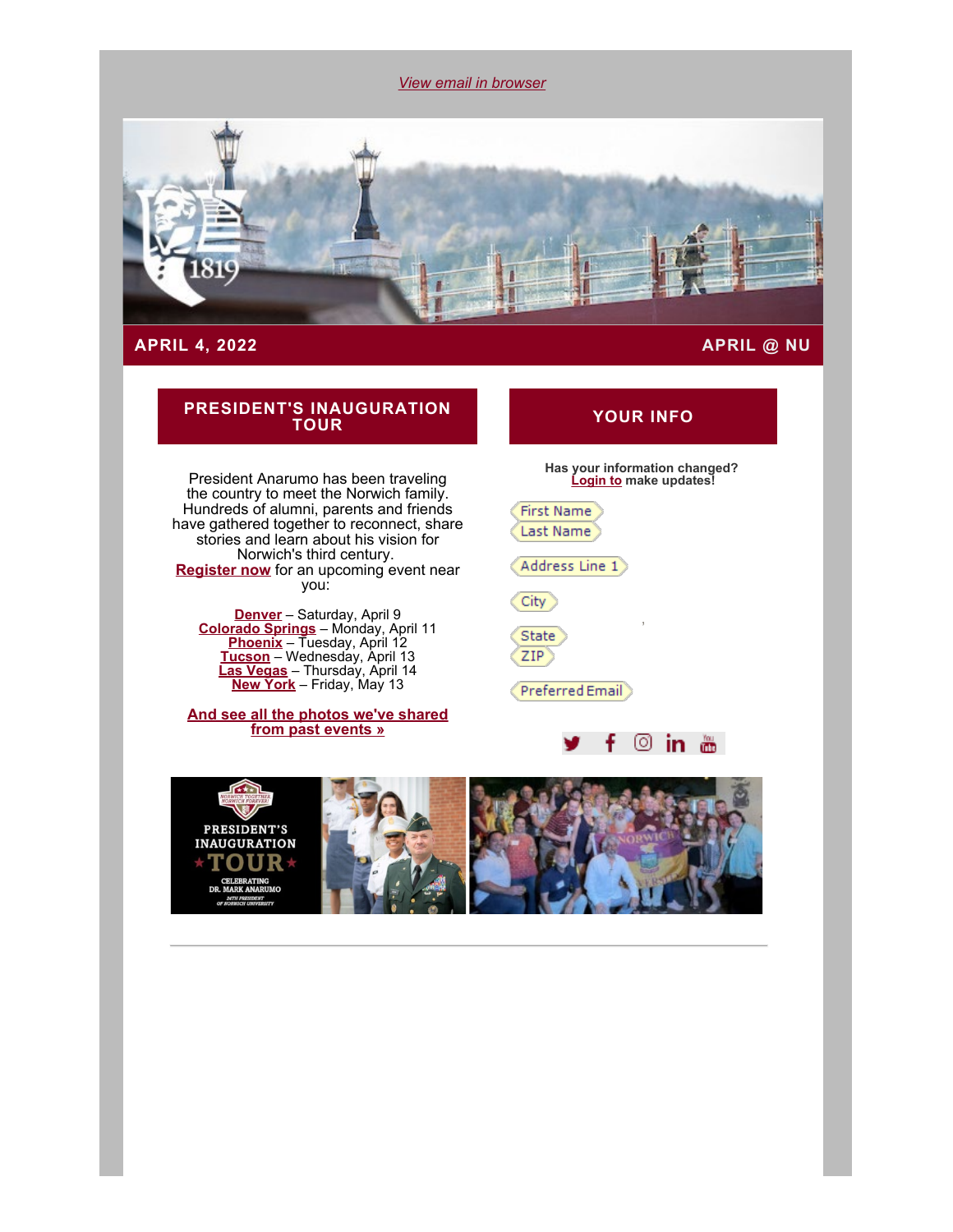# **Norwich's Giving Day was an outstanding success!**



On behalf of the entire Norwich community, [please enjoy this short video](https://alumni.norwich.edu/page.redir?target=https%3a%2f%2fwww.givecampus.com%2fschools%2fNorwichUniversity%2fday-of-giving%2f%3fa%3d5316752&srcid=159552&srctid=1&erid=22763296&trid=f4f9c195-b1eb-4d96-93bf-d0d2f0bc72b2) Thank you to everyone who contributed. Your gifts have made a profound impact on our university.

#### **Norwich News**



### **COME WORK FOR NU**

We're hiring for a variety of positions, working either on-campus or remotely. Norwich offers a total compensation package that includes competitive wages, medical, dental, vision, life insurance, retirement, extensive vacation, sick time, and much more.

**[View all available openings and full](https://alumni.norwich.edu/page.redir?target=https%3a%2f%2fnorwich.interviewexchange.com%2fstatic%2fclients%2f518NUM1%2findex.jsp&srcid=159552&srctid=1&erid=22763296&trid=f4f9c195-b1eb-4d96-93bf-d0d2f0bc72b2) [details here »](https://alumni.norwich.edu/page.redir?target=https%3a%2f%2fnorwich.interviewexchange.com%2fstatic%2fclients%2f518NUM1%2findex.jsp&srcid=159552&srctid=1&erid=22763296&trid=f4f9c195-b1eb-4d96-93bf-d0d2f0bc72b2)**



#### **HONORING ATHLETIC DIRECTOR TONY MARIANO**

Join us on Saturday, May 7 to honor Tony and Gail Mariano's 44 years of service to Norwich University.

**RSVP today »**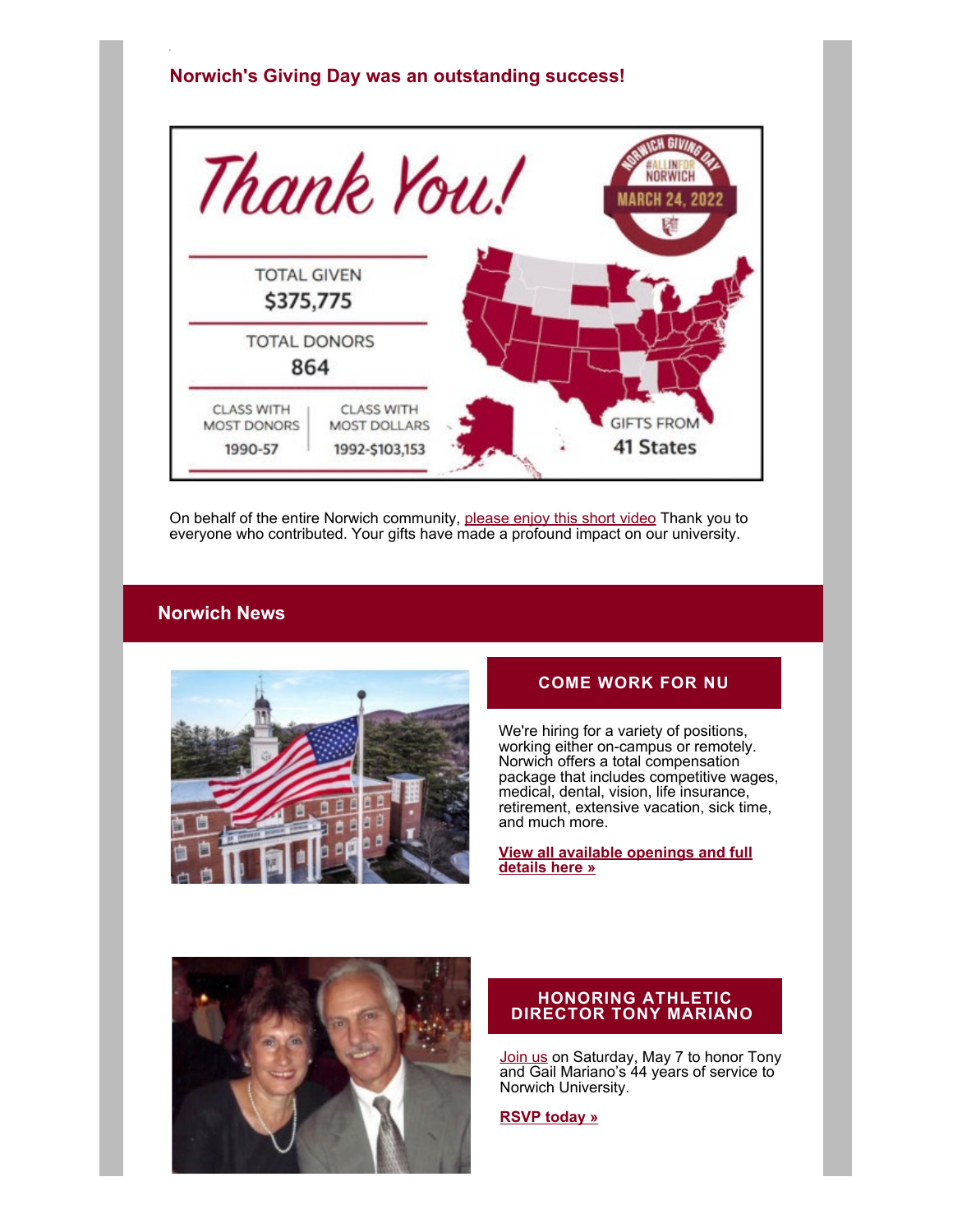

#### **MEDIA TURN TO NORWICH EXPERTS FOR COMMENTARY ON RUSSIA & UKRAINE**

Local and national media have turned to Norwich University's faculty and alumni for immediate commentary.

#### **[Read More »](https://alumni.norwich.edu/page.redir?target=https%3a%2f%2fwww.norwich.edu%2fnews%2f3653-media-turn-to-norwich-university-experts-for-commentary-on-russia-ukraine-conflict&srcid=159552&srctid=1&erid=22763296&trid=f4f9c195-b1eb-4d96-93bf-d0d2f0bc72b2)**



#### **HONOR OUR NORWICH SENIOR STUDENT-ATHLETES**

Norwich Athletics will honor senior student-athletes with an on-campus ceremony on April 28.

Honor these student-athletes... **[make a gift to support this event »](https://alumni.norwich.edu/seniorathleterecognition?srctid=1&erid=22763296&trid=f4f9c195-b1eb-4d96-93bf-d0d2f0bc72b2)**



#### **SOPHOMORE BECOMES NU'S FIRST ALL-AMERICAN WRESTLER SINCE 1999**

Kyle Merritt, a sophomore from Hope Valley, Rhode Island, became Norwich University's first wrestling All-American in 23 years.

**[Read More »](https://alumni.norwich.edu/page.redir?target=https%3a%2f%2fwww.norwich.edu%2fnews%2f3673-norwich-university-wrestler-all-amerocan-2022&srcid=159552&srctid=1&erid=22763296&trid=f4f9c195-b1eb-4d96-93bf-d0d2f0bc72b2)**



#### **LEGACY OF LEARNING: ENTREPRENEURSHIP PT. 3**

Did you miss the latest installment of the Entrepreneurship discussion in our NUAA Legacy of Learning series? You can still view it online to hear from moderator **Joey Mac Dizon** '11 and panelists **Cesar Nadar** '01, **Joseph Roy** '67, **Tyler Burke** '03 & M'09 and **Joshua Paille** '11.

**[View the webinar now »](https://alumni.norwich.edu/page.redir?target=https%3a%2f%2fwww.youtube.com%2fwatch%3fv%3d-0Dm1UE4fWM%26amp%3blist%3dPLhSLn74Aeb6L1EBWGiySPX3i8VsnCXf0N%26amp%3bindex%3d5&srcid=159552&srctid=1&erid=22763296&trid=f4f9c195-b1eb-4d96-93bf-d0d2f0bc72b2)**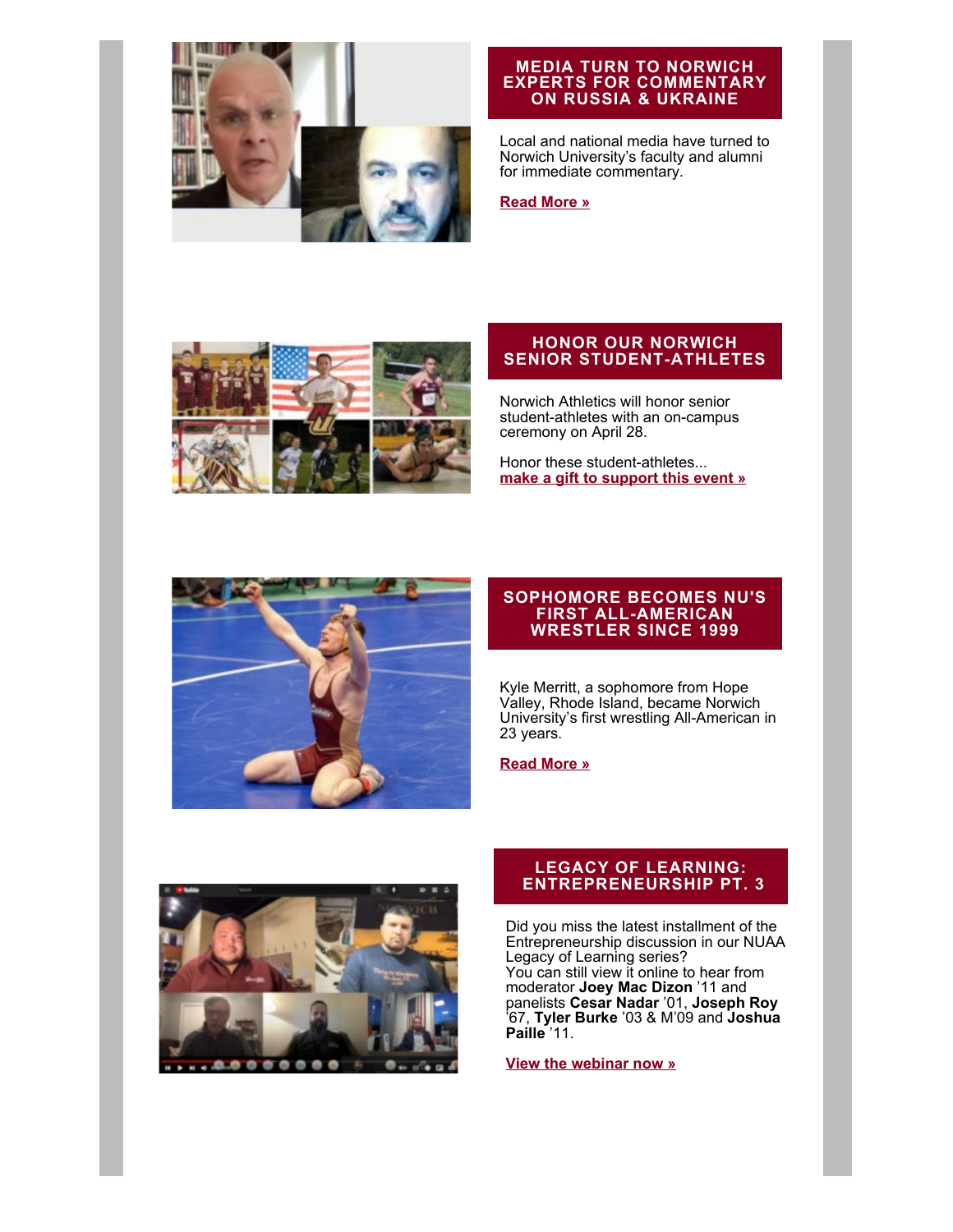

#### **CAREER GUIDANCE FOR NEW GRADUATES**

Seniors are using the **Norwich Network** to connect with alumni for career guidance and job opportunities. Create a profile today, or log into your existing account, to provide them our support.

**[See More »](https://alumni.norwich.edu/page.redir?target=https%3a%2f%2fnetworking.norwich.edu%2f&srcid=159552&srctid=1&erid=22763296&trid=f4f9c195-b1eb-4d96-93bf-d0d2f0bc72b2)**



### **THANK YOU 2022 PEACE AND WAR SUMMIT PARTICIPANTS**

A heartfelt thanks to all who participated in the 2022 Peace and War Summit. At such a critical moment in world history, it is vitally important that we continue to think critically about the problems emerging from Russia.

**[See the list of presenters and daily](https://alumni.norwich.edu/page.redir?target=https%3a%2f%2fwww.norwich.edu%2fpawc%2fevents%2f3468-2022-peace-and-war-virtual-summit&srcid=159552&srctid=1&erid=22763296&trid=f4f9c195-b1eb-4d96-93bf-d0d2f0bc72b2) [video recordings from the Summit »](https://alumni.norwich.edu/page.redir?target=https%3a%2f%2fwww.norwich.edu%2fpawc%2fevents%2f3468-2022-peace-and-war-virtual-summit&srcid=159552&srctid=1&erid=22763296&trid=f4f9c195-b1eb-4d96-93bf-d0d2f0bc72b2)**



# **ALUMNI IN THE NEWS**

See alumni who are making headlines.

#### **[Read More »](https://alumni.norwich.edu/AlumniNews?srctid=1&erid=22763296&trid=f4f9c195-b1eb-4d96-93bf-d0d2f0bc72b2)**

Were you recently in the news? **[Let us](mailto:alumni.norwich.edu?subject=Alumni%20News) [know!](mailto:alumni.norwich.edu?subject=Alumni%20News)**

# **Shop Norwich for the Coming Seasons**

# **Looking for ways to show your NU pride?**

Here are three ways to get the latest NU merchandise!



1.) Visit the **[Norwich Bookstore](https://alumni.norwich.edu/page.redir?target=https%3a%2f%2fwww.bkstr.com%2fnorwichustore%2fhome&srcid=159552&srctid=1&erid=22763296&trid=f4f9c195-b1eb-4d96-93bf-d0d2f0bc72b2)** online for a huge **OOKSTORE** variety of Norwich clothing and other items.

2.) Shop for Norwich diploma frames, flags, history books and more through the alumni office **[Merchandise page.](https://alumni.norwich.edu/Merchandise?srctid=1&erid=22763296&trid=f4f9c195-b1eb-4d96-93bf-d0d2f0bc72b2)**



3.) Visit the **[NU Uniform Store](https://alumni.norwich.edu/page.redir?target=https%3a%2f%2fwww.norwich.edu%2funiform-store%2f&srcid=159552&srctid=1&erid=22763296&trid=f4f9c195-b1eb-4d96-93bf-d0d2f0bc72b2)** online for merchandise specifically for the Corps of Cadets students and alumni.



**Homecoming 2022 Updates**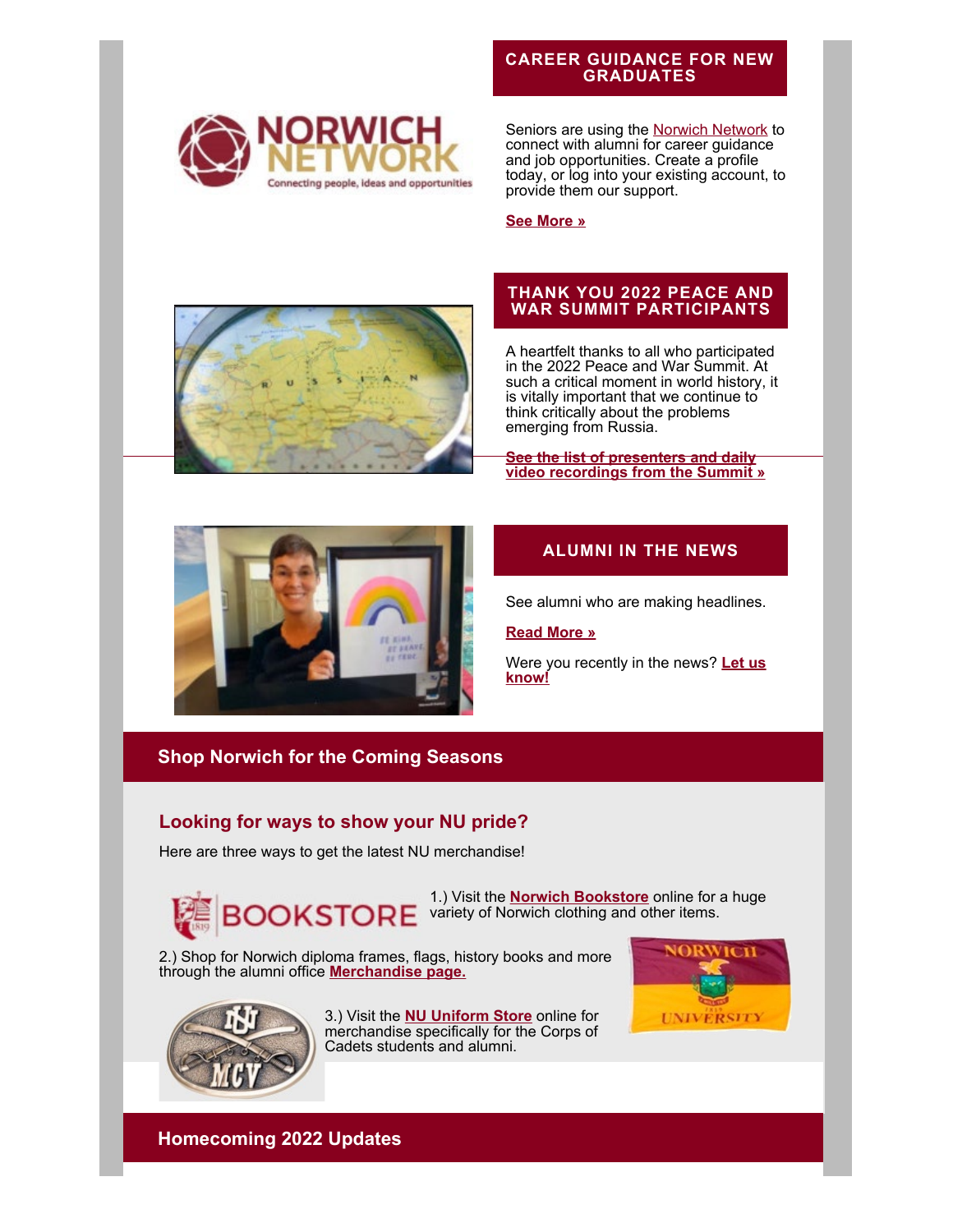

## **Save the date: Homecoming – September 15-18, 2022**

Homecoming 2022 is packed with special events that pay tribute to Norwich's traditions, celebrate our alumni, and bring the Norwich Family together.

This year we honor class years ending in 2 and 7 and celebrate the Class of 1972's entry into the Old Guard! We recommend you book your lodging now to be near your classmates and class events.

[If you're celebrating a reunion this](https://alumni.norwich.edu/Homecoming?srctid=1&erid=22763296&trid=f4f9c195-b1eb-4d96-93bf-d0d2f0bc72b2) year, you can find your class-specific webpage here: alumni.norwich.edu/Homecoming

# **Norwich Online News**

# **Norwich Pro(R) PMP Exam Prep Courses**



In a new partnership with Educate 360, Norwich Pro is now offering live in-person and synchronous online delivery of

the Project Management Professional (PMP) Certification Training Bootcamp to help those pursuing the PMP exam. Upon completion of this four-day course, learners will earn 3.5 CEUs, equivalent to 35 Contact Hours/PDUs.

Alumni and family can use code **PM\_Discount\_2022** at checkout to receive 10% off the Certification Training course.

#### **[Learn More »](https://alumni.norwich.edu/page.redir?target=https%3a%2f%2fpro.norwich.edu%2fonline-certificates%2fproject-management%2fPMP-Certification-Training-PM360&srcid=159552&srctid=1&erid=22763296&trid=f4f9c195-b1eb-4d96-93bf-d0d2f0bc72b2)**

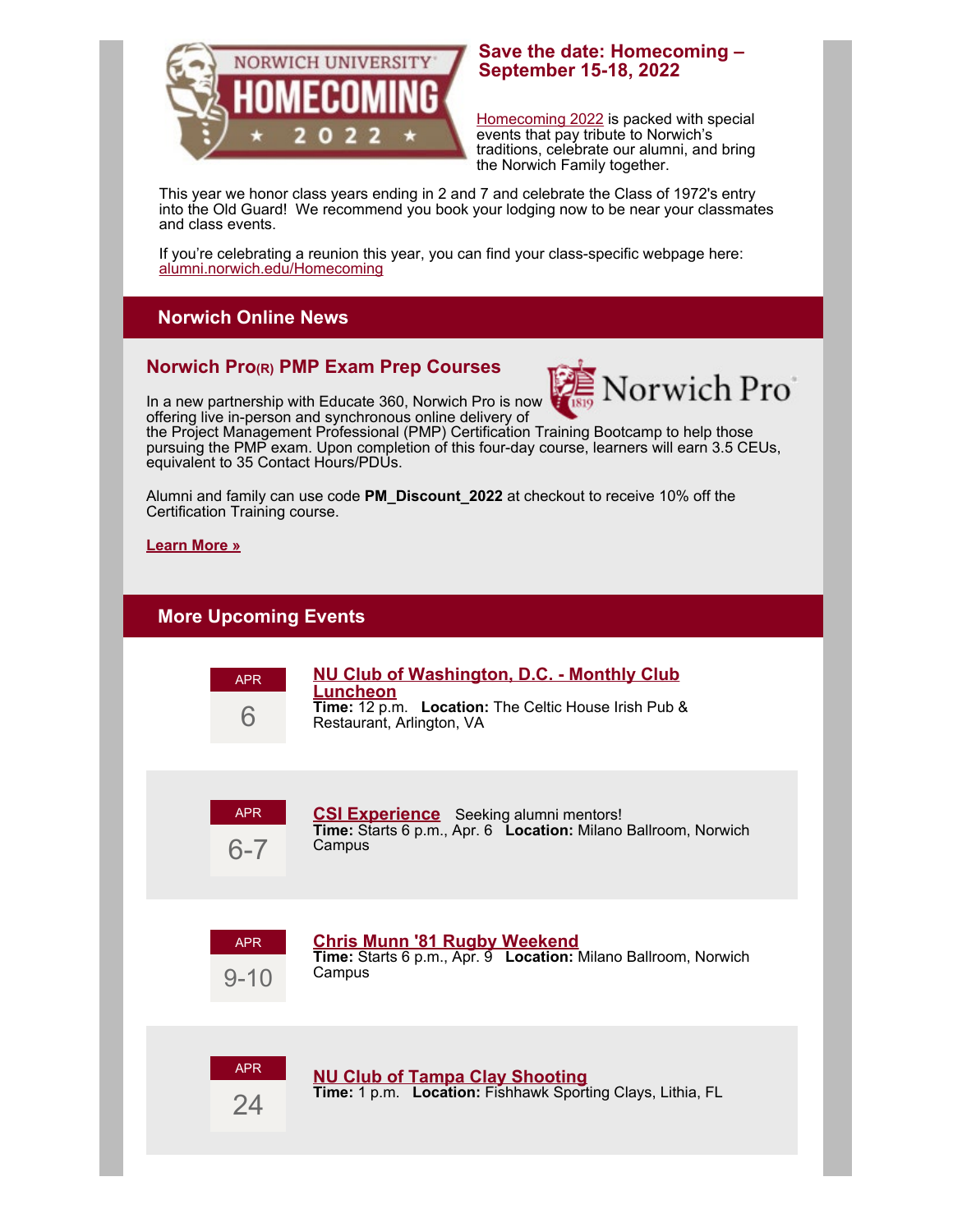

**[Honoring Tony and Gail Mariano](https://alumni.norwich.edu/TonyMariano?srctid=1&erid=22763296&trid=f4f9c195-b1eb-4d96-93bf-d0d2f0bc72b2) Time:** 6 p.m. **Location:** Plumley Armory, Norwich University

**[Norwich University Commencement and Joint](https://alumni.norwich.edu/page.redir?target=https%3a%2f%2fwww.norwich.edu%2fcommencement&srcid=159552&srctid=1&erid=22763296&trid=f4f9c195-b1eb-4d96-93bf-d0d2f0bc72b2)**

**Time:** 10:00 a.m. and 2:30 p.m. respectively

**[Commissioning](https://alumni.norwich.edu/page.redir?target=https%3a%2f%2fwww.norwich.edu%2fcommencement&srcid=159552&srctid=1&erid=22763296&trid=f4f9c195-b1eb-4d96-93bf-d0d2f0bc72b2)**

**Location:** Norwich Campus

# **In Memoriam**



#### **Memorial Announcements and Obituaries**

#### **Alumni**

| Class of 1945 - Albert D. Worth of Pasadena, CA on 3/23/2022            |
|-------------------------------------------------------------------------|
| Class of 1950 - Joseph J. Magnino of Gaithersburg, MD on 3/6/2022       |
| Class of 1953/VC - Ann C. MacLaren of Belfast, ME on 2/20/2022          |
| Class of 1955/VC - Helen Fine of Albequerque, NM on 3/1/2022            |
| Class of 1960 - H. Eugene Waldenmaier of Fredericksburg, VA on 3/5/2022 |
| Class of 1960/VC - Isabelle Hickey of Scituate, MA on 2/19/2022,        |
| widow of Thomas Hickey '60                                              |
| Class of 1960/VC - Gloria M. Washburne of Montpelier, VT on 3/1/2022    |
| Class of 1963/VC - Martha Colby of Swanzey, NH on 3/14/2022             |
| Class of 1965 - John V. Hurynowicz of North Fort Myers, FL on 1/6/2022  |
| Class of 1965 - Thomas J. Hawes of Louisville, KY on 2/27/2022,         |
| father of the late Thomas M. Hawes '91                                  |
| Class of 1965 - Joseph A. Dyson of Radcliff, KY on 3/6/2022             |
| Class of 1972 - Lanny A. Hogaboom of Manhattan, KS on 3/1/2022,         |
| husband of Patricia (Scully) Hogaboom VC'71                             |
| Class of 1973 - Daniel L. Webb of Pawleys Island, SC on 3/1/2022        |
| Class of 1978 - Mark J. Wilson of Easton, MA on 3/7/2022                |
| Class of 2011 - Kyle V. Marzeoti of Billerica, MA on 2/18/2022          |